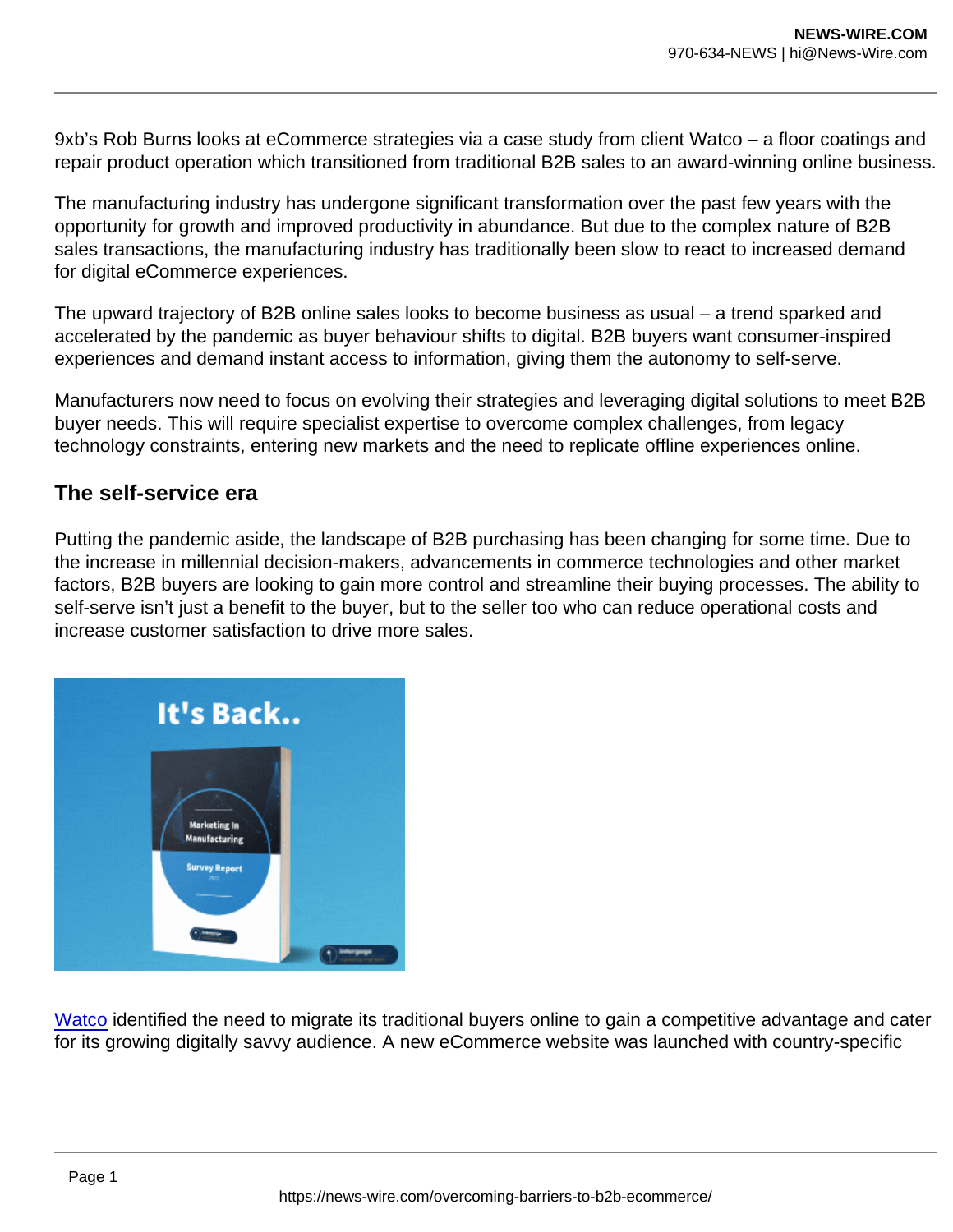variants for the UK, France, Ireland and Germany. The flexible and scalable platform provided a configurable framework, free from constraints allowing Watco to continue to evolve and innovate whilst meeting the changing needs of their business and customers.

Watco's eCommerce website empowers B2B buyers to make informed decisions and transact without needing to call sales teams or wait for email responses. This has been achieved through customerfocused tools and features for easier, self-serve purchasing.

This included optimised on-site search, price inc/ex vat, coverage calculator, stock availability, customer reviews, sample requests, click and collect, wish lists, account area and more. Combining these features with detailed technical information, such as FAQ's, webinars, datasheets and advice pages, Watco delivers an exemplary online buying experience.

## **Retailer relationships**

Manufacturers traditionally sell goods to other businesses, such as end-users, wholesalers or retailers. The shift in buyer behaviour has driven the opportunity to explore new revenue streams. This includes trading direct-to-consumer (D2C), which gives manufacturers new sales channels and the potential to earn a higher margin.

Despite multiple business benefits, manufacturers have been deterred from selling D2C due to the risk of damaging existing trade relationships. When in reality, with a strong D2C strategy, manufacturers can strengthen their current retail relations and enjoy growth from new markets. Watco adopted an agile way of working, allowing them to deliver new commerce models at pace, taking a test, learn and pivot approach to gauge opportunity size and customer sentiment.

By developing and launching a new online-only brand, focused on broadening their appeal to DIY consumers, Watco were able to acquire a completely new customer segment without disrupting their core B2B audience. This has resulted in an established online D2C brand, driving significant ROI.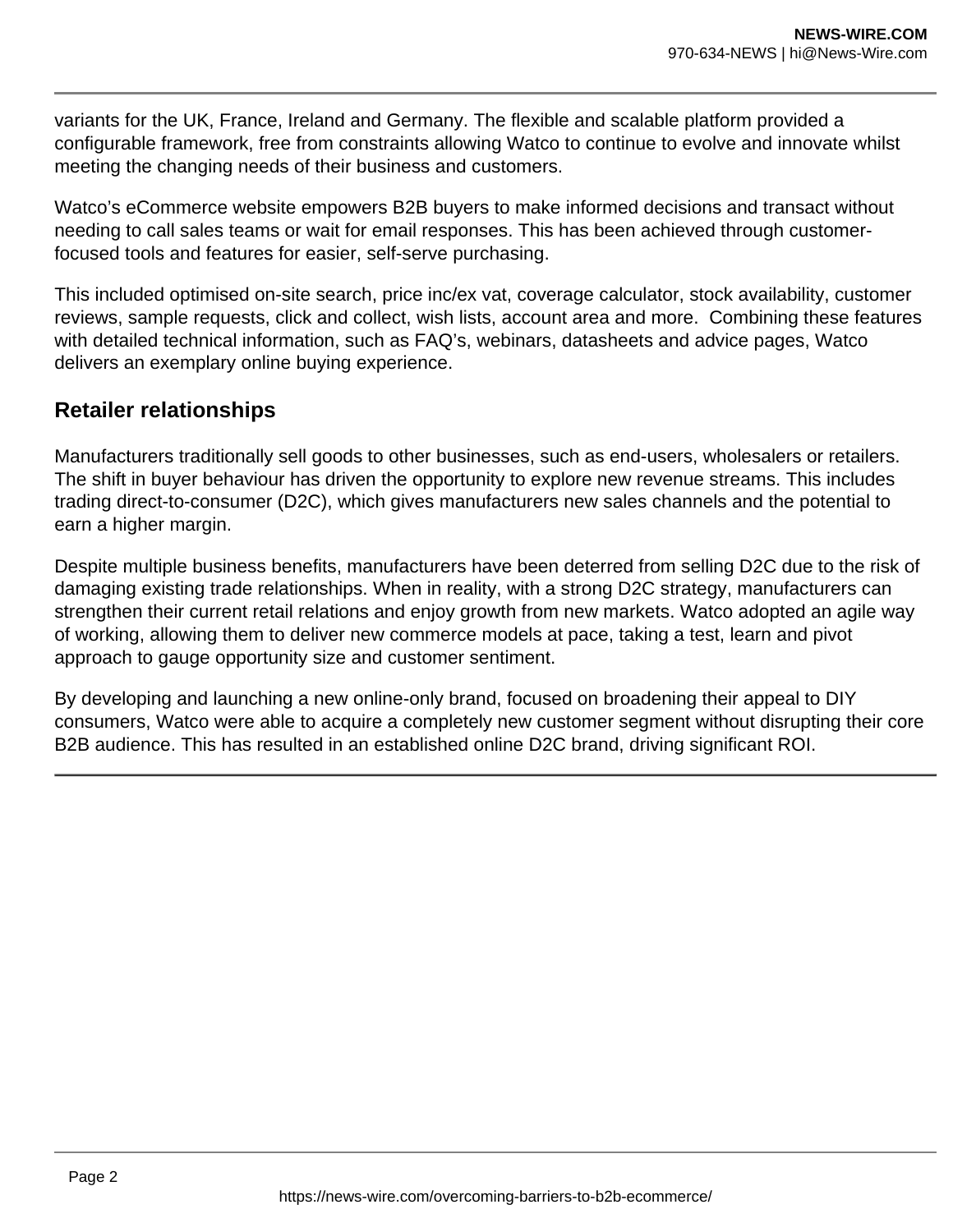

watco.co.uk named B2B eCommerce Website of the Year – UK Digital Growth Awards 2021

## **Obstacles to eCommerce integration**

Providing customers with instant access to up-to-date information increases sales and underpins loyalty. However, legacy technology systems can be perceived to be a barrier due to cost, lack of expertise and concern over the business impact on legacy processes. Manufacturers should consider how web technologies can be used to connect multiple disparate IT systems together.

A scalable eCommerce platform will support multiple integrations to future proof their eCommerce strategy, streamline operations, automate the ordering process and deliver real-time information. Watco's website is built on the robust eCommerce platform Peracto which allows for seamless integration with